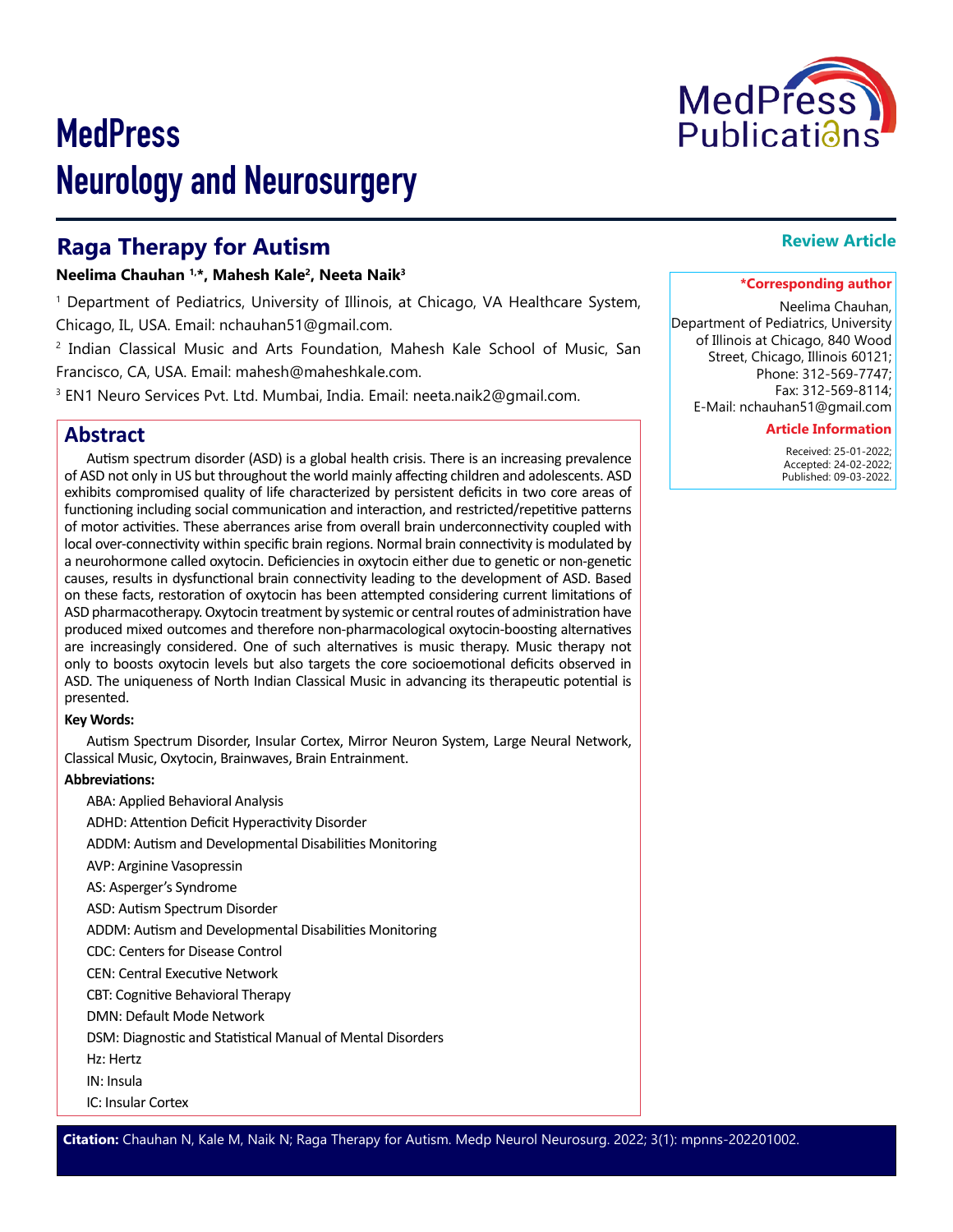| ID: Intellectual Disability                                       |
|-------------------------------------------------------------------|
| EEG: Electroencephalography                                       |
| <b>ERPs: Event-Related Potentials</b>                             |
| OT: Oxytocin                                                      |
| MRI: Magnetic Resonance Imaging                                   |
| MNS: Mirror Neuron System                                         |
| MT: Music Therapy                                                 |
| NDD: Neurodevelopmental Disorders                                 |
| NICM: North Indian Classical Music                                |
| OT: Oxytocin                                                      |
| OTR: Oxytocin Receptor                                            |
| PDDs: Pervasive Developmental Disorders                           |
| PDD-NOS: Pervasive Developmental Disorder-Not Otherwise Specified |
| <b>SN: Salience Network</b>                                       |
| SBT: Social Behavioral Therapy                                    |
|                                                                   |

#### **Autism Spectrum Disorder**

Autism spectrum disorder (ASD) is a group of developmental disabilities that can cause significant social, communication and behavioral aberrations, characterized by persistent deficits in two core areas of functioning [1] social communication/interaction, [2] restricted/repetitive patterns of motor activities [1,2,3,4]. Abnormal development is usually present before the age of 3 years showing affected children with developmental regression and loss of previously acquired skills [5]. Approximately, one third of the children with ASD tend to develop epilepsy and the rest may develop depression, anxiety, attention deficit hyperactivity disorder (ADHD), mental retardation, etc. [5,6]. Although, no unifying genetic or non-genetic causative factor(s) have been identified for ASD, deficient oxytocin (OT) signaling [7,8], and aberrant methylation or mutations in the oxytocin receptor (OTR) gene, are increasingly recognized as fundamental trigger to the development of ASD [9,10,11]. Oxytocin is a key mediator of socioemotional behavior [12], which regulates connectivity of insular cortex (IC) and large-scale brain networks [13]. The OT deficiency disrupts IC and large-scale brain network connectivity in ASD [14] leading to social, communication and behavioral [11,14,15], and neurophysiological [11,16,17] deficits typical of ASD. Thus, OT deficiency is the prime therapeutic target for ASD treatment.

#### **Dysfunctional Brain Connectivity in Autism**

Altered intrinsic dysfunctional connectivity is a hallmark of ASD [11] showing a pattern of overall brain underconnectivity, coupled with local over-connectivity within frontal and occipital regions [3], affecting sensory processing [15,18]. The functional connectivity of frontotemporal and frontoparietal regions, the amygdala-hippocampal complex, basal ganglia, cerebellum, and cingulate cortex are compromised in ASD [2]. Insular cortex acts as a "hub" in orchestrating large-scale brain network with different brain regions [14,19]. Large-scale brain network includes Salience Network (SN), Default Mode Network (DMN), and Central Executive Network (CEN) [14,19]. IC-SN detects and filters salient stimuli, integrates sensory, emotional, cognitive information and significantly contributes to social communication, behavior, and self-awareness [20]. Therefore, dysfunctional connectivity of IC-

SN produces dissociation of social communication, behavior, and self-awareness [20,21]. IC-DMN is a large-scale brain network that is most active at rest and involved in various domains of social and cognitive processing [22]. Dysfunctional connectivity of IC-DMN compromises social and cognitive processing in ASD [22,23]. IC-CEN is involved in sustained attention, complex problem solving, and working memory [22]. Dysfunctional connectivity of IC-CEN impairs attention, problem-solving, and working memory processing in ASD [21,22]. In summary, both hypo- and hyperdysfunctional connectivity of IN-SN/DMN/CEN, "breaks" largescale brain network circuits impairing verbal/non-verbal social communication, social and cognitive processing including parent/ peer-bonding/interaction/attachment in ASD [24-27].

#### **Neurophysiological Aberrations in Autism**

The most consistently observed pattern indicates that compared to controls that do not have ASD, individuals with ASD show a U-shaped pattern of spectral power with excessive slow (delta/δ/0.5-4Hz; theta/θ/4-8Hz) and/or fast (beta/ß/12- 30Hz, gamma/γ/>30Hz) frequency bands, but significantly reduced neutral/mid-range (alpha/α/8-12Hz) frequency band [11,16,17,28]. The underconnectivity of frontotemporal and subcortical networks, and overconnectivity of sensory networks underly neurobehavioral deficits observed in ASD [11,29]. Deficits in sensory processing disrupt neural inhibition/excitation and sensory gating leading to compromised emotional response, mental activity, attention, and cognitive processing in ASD [30].

#### **Neurochemical Aberrations in Autism**

Neurochemical aberrations of ASD include altered levels and mis-signaling of serotonin, dopamine, endorphins, and oxytocin [31,32,33]. Significant increases in the levels of serotonin and serotonin transporters (SERT) [34] and altered serotonin signaling [35,36] are observed in ASD. Increased serotonin reduces oxytocin levels, indirectly producing OT deficits [36]. A dysfunctional midbrain dopaminergic system [37,38,39], mutations in dopamine transporter protein [40], and perturbations in dopamine signaling [37,41,42] contribute to central executive deficits observed in ASD [43]. Endorphins (endogenous opioid system) play a key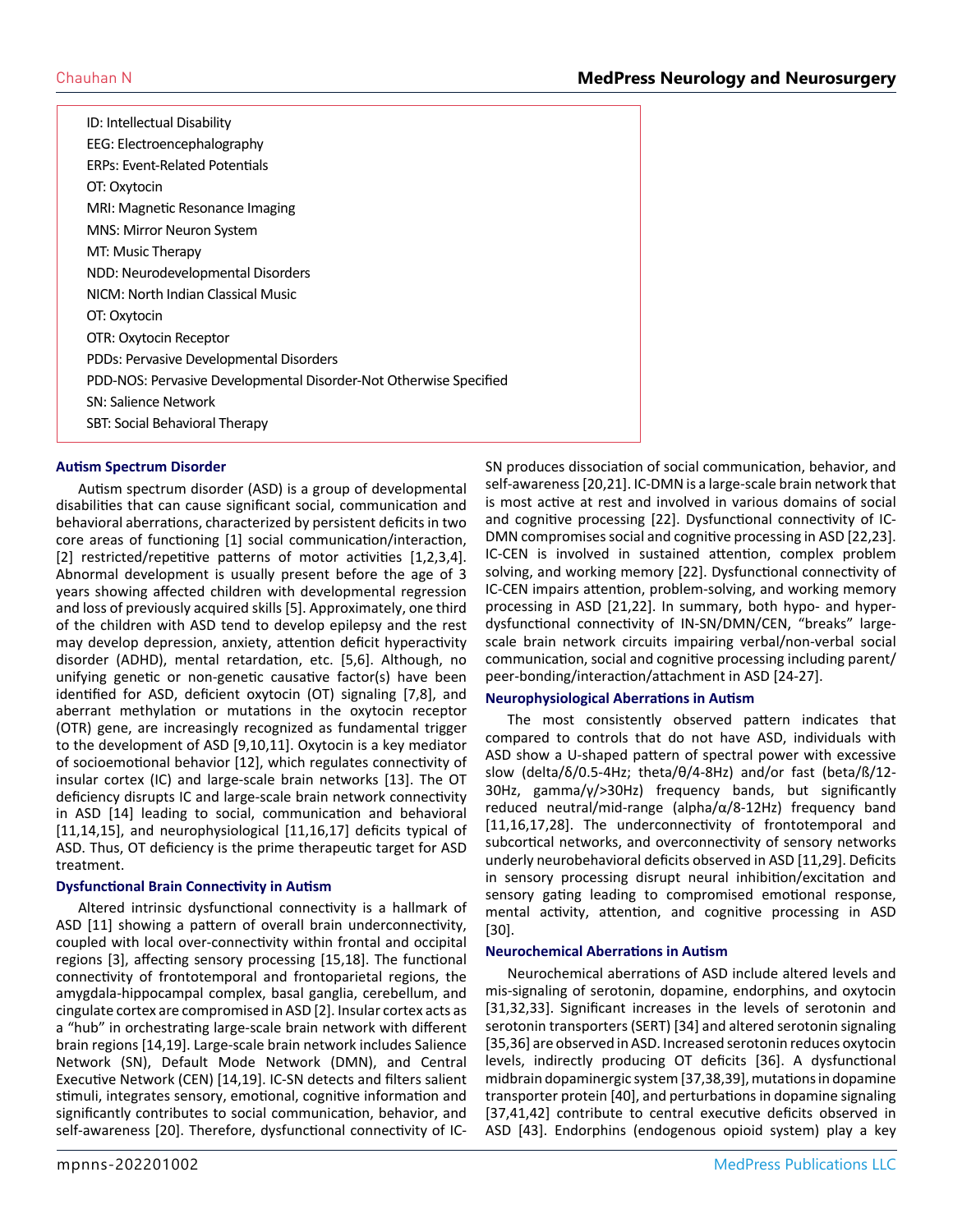role in enhancing the rewarding properties of dopamine and therefore observed deficits of endorphin in ASD indirectly reduce dopamine, adding to the effects of dopamine deficiency in ASD [32]. Oxytocin is a key neural substrate that interacts with central dopamine systems and hence implicated in mediating mesolimbic dopamine pathways [42]. Thus, serotonin and dopamine both are linked to oxytocin deregulation, making oxytocin a key neural substrate contributing to ASD [44]. The role played by oxytocin in regulating social/affiliative behavior by mediating brain OT release in psychiatric disorders including ASD have been well recognized [45,46,47,48]. Oxytocin modulates IN-SN/DMN/CEN functional connectivity and salience processing [13,49,50], and hence regarded as prime causative factor for ASD [7,51].

#### **Positive Effects of Music on Social Activities, Communication Skills and Key Symptoms of ASD**

Music is innately present in humans and therefore regarded as a universal system for socio-emotional communication owing to its power to evoke emotions [52,53,54]. Musical emotions are processed by a large-scale network that includes insula, orbitofrontal, cingulate, prefrontal, temporal and parietal cortices, amygdala, hippocampus, and subcortical mesolimbic system [55]. Emotions emerge through a combined activation of emotional and motivational brain systems such as reward pathways, and several other areas including motor, attention, and memory [56]. In addition to the emotional impact of music on the brain, listening to music is linked to the induction of neurohormones i. e. dopamine, serotonin, endorphins, oxytocin, etc. [55]. There is a growing body of evidence showing benefits of music therapy in different neurological disorders such as Stroke [57], Parkinson's disease [58], Alzheimer's disease [59,60], dementia [61], epilepsy [62], and many other neurological conditions [2,63], including ASD [1,4,64]. Since music is engaging, emotional, physical, social, and persuasive tool, it promotes synchronization of various brain functions [2], it has a distinct ability to target ASD-specific core disabilities [36,65,66]. Despite altered intrinsic connectivity, individuals with ASD often enjoy music perception and can achieve a high level of music proficiency [67,68]. Given the ability of music to modify neurophysiological responses [65,69], and perceptions [64], music can be a great alternative in treating ASD. Scientists have shown that a 30-min singing lesson increased blood OT levels [70], listening to slow-tempo and soothing music increased salivary OT levels [71,72]. Besides OT elevation, music listening activated IN-SN/DMN/CEN networks [14,73]. Presentation of happy music was observed to enhance insular cortex, superior temporal lobe, and caudate putamen associated with awareness of emotions [74,75]. ASD-induced reduction of OT and suppression of neutral (alpha/ $\alpha/8$ -12Hz) brain waves, was restored after OT treatment [51]. Although peripheral OT administration produced mixed results, direct brain targeting of OT via nasal route improved emotion, recognition [76], social cognition [77,78], eye gaze/social interaction [79,80], and social anxiety [81] in ASD. Most importantly, OT promoted physiological response to music/acoustic stimuli [82], and induced the secretion of OT [52,71,72,83], indicating a physiological link between music/acoustic stimuli and OT. The fact that music gives a sense of shared affective relationship [14], the core aspects highly compromised in ASD, along with its effects on elevating OT and other key neurotransmitters (dopamine, serotonin) [35,84], involved in reward, motivation, pleasure, and social affiliation

[52], makes music a potential therapeutic alternative in treating ASD [1,4,66,85]. There have been many studies on the effects of music in autism [1,6,85]. Not all randomized controlled trials of music therapy were successful [86,87], but the observed failures are attributed to a medium/high risk of bias, small sample size and mostly male participants [14,28]. Nonetheless, recent systematic reviews confirmed benefits of music therapy in neurodevelopmental disorders (NDD) including ASD and intellectual disability (ID) [28,88,89].

#### **Therapeutic Potential of North Indian Classical Music in Treating Autism**

North Indian Classical Music (NICM), by virtue of its uniqueness of its melodic structural design and improvisation, offers added advantages over afore-mentioned conventional music therapy [90,91]. "Raga" constitutes the constructive core of NICM [84,92,93]. Ragas are composed of permutations and combinations of seven basic "natural" Swaras/notes (derived from the sounds of nature - birds, animals), called "Shuddha Swara", and five "Modified" notes (Vikruta Swara), making a total of 12 notes/Swaras, composed in an ascending/descending order to create a melodic structure known as Raga [92,94,95,96]. Ragas are known to exert note-swara-specific, improvisation-specific, tempo/rhythm-specific, circadian-specific, and season-specific emotional effects, indirectly indicating the activation of pertinent brain regions [92,94,95,96].

#### **Swara Effects**

All Swaras used to construct Ragas play important roles in exerting Raga-specific emotional effects [92,94,95,96]. Specific arrangement of Swaras and combination of tonal intervals are capable of evoking/magnifying/modifying distinct emotions [94,95]. If the frequency of a given note is more than its mean value, then it is termed to be a Tivra Swara (Western sharp note) [90,91]. Similarly, if frequency of a given note is decreased below the mean value, then it is called Komal Swara (Western soft/flat note) [90,91,92]. Predominance of Shuddha Swaras (pure notes) makes the Raga "Happy" and "Cheerful", while incremental predominance of Komal Swaras (soft/flat notes) makes the Raga progressively sentimental, elevating emotional seriousness from happiness to sympathy to sad/sorrow/tensed to peace and tranquility [90,91,92,93,94,95,98,99]. The use of Komal Re, creates tension and longing and Komal Dha, produces seriousness and calmness [94, 95, 99], while Komal Ga and Komal Ni, create the mood of compassion, submission, sorrow [92, 93, 97], and Tivra Ma, intensifies the inherent emotions of accompanying note(s)/Swara(s) [93]. In NICM emotional valence systematically varies along with the tonal ratios of each Raga, varying not only systematically, but incrementally, in finer gradations of emotions from happy -to- peace -to- tranquility/devotion [92, 100], rather than binary notions of "positive/negative" "happy/sad" ascribed to consonance/dissonance effects on emotion [95].

#### **Stages of Raga and Rhythm Effects**

Besides, the use of specific Raga with specific emotional signature, various stages of Raga presentation, such as an arhythmic introductory phase (Aalap), a rhythmic phase (Gat), and tempo, all are capable of modifying emotional output [84,94,97,98]. As reported by Mathur et al., the "Aalap" and "Gat" components of Raga Yaman revealed change in emotion from "Calm" (Aalap) to "Happy" (Gat) [94]. In addition, use of different tempos (Laya) i. e.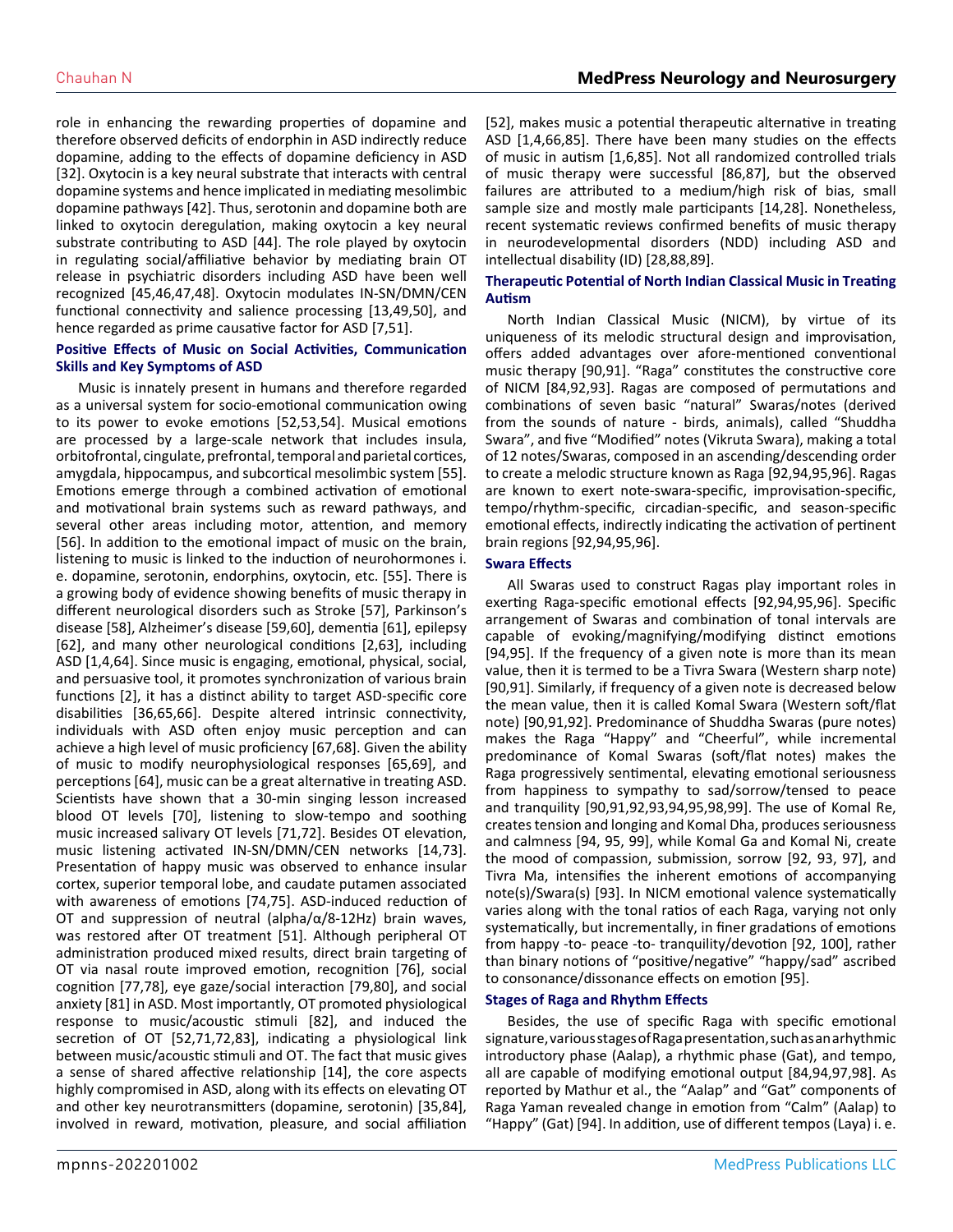Vilambit (slow), Madhya (medium), Drut (fast), have differential emotional effects within a Raga such as Vilambit Laya with calm effect; Madhya Laya with pleasant/happy/cheerful effects; and Drut Laya with excitement [84,94]. The rhythm of Raga, known as "Taal" is the cyclic patterns of beats within a rhythmic cycle that repeats on itself. The cyclic nature of Taal is another unique feature of NICM which is represented as beats per minute (bpm). Both Raga and Taal are open frameworks for creativity and allow theoretically infinite number of possibilities. By and large, the Ragas with bpm lower than the heart rate (< 70-75 bmp) produce calming/soothing effects, Ragas with bpm equal to the heart rate (=70-75 bpm) create joy/happiness/cheerfulness/pleasant feelings, while Ragas with bpm greater than the heart rate (> 70-75 bpm) produce excitement or energizing effects [90,91,92].

#### **Circadian and Seasonal Selectivity**

Based on the belief that human state of mind is affected by nature's rhythms, Ragas have circadian and seasonal selectivity, meaning certain Ragas exert more prominent effects when specifically sung/performed during specific time of the day, and certain Ragas are specific for certain seasons [90,91,92].

#### **Improvisational Effects**

An artist of NICM is not strictly confined to reproduce a fixed composition, rather an NICM artist explores beyond fixed composition to produce artistic pleasure with his/her own individual talent without changing the core features of Raga [90,91,92). Each Raga provides a musical framework within which the musician can improvise [94]. Improvisation by the musician involves creating sequences of notes allowed by the Raga while maintaining Raga-specific rules. Raga can be improvised by changing the sequence of ascending/descending Swaras (notes), emphasizing any single note, and integrating catch phrases in the Raga [90,91,92]. For example, Raga "Bhimpalasi" and Raga "Dhanashri" have the same notes and sequence, the only difference being that in Raga "Dhanashri", Swara "Pa" (Perfect Fifth-note) is used as the tonic most sonant and important musical note, while in of Raga "Bhimpalasi", the Swara "Ma" (F-Note) is used as the most sonant and important musical note [90,91]. Thus, NICM is an open-ended and flexible improvisational system which has an ability to modify/intensify/subdue inherent emotional effects of Raga/Swara, via neurochemical [52] and neurophysiological [51] modulations, making Raga the more personalized and tailored neurotherapy [84,94,95,98], compared to conventional music therapy. Ragas containing all/majority of consonant notes (Shuddha Swaras), along with their circadian rhythmic specificity, are known to elicit joy/happiness that tend to increase dopamine [56] and oxytocin [101]. Recently, a case study by Panda et al. showed that the Ragas containing majority of Shuddha Swaras, namely Raga Pilu, Raga Bahar and Raga Khamaj, used for treating autistic children, showed positive results [102]. In summary, Raga Therapy has great scope of customization based on its afore-mentioned unique qualities. This uniqueness makes NICM as an effective neurotherapy [84,94,96,103].

#### **Conclusions**

The prevalence of ASD has been increasing over past two decades and about 1 in 36 children has been identified with ASD according to the estimates from Centers for Disease Control (CDC) Autism and Developmental Disabilities Monitoring (ADDM) Network. There is no single effective therapy for treating ASD. Currently practiced pharmacological treatments include the use of psychostimulants, atypical antipsychotics, anti-depressants, and  $\alpha$ -2 adrenergic receptor agonists for treating ASD. These medications provide partial symptomatic relief but not a complete cure and are associated with adverse side effects [14]. Given the failure of FDA-approved pharmacological treatments with limited benefits and many side effects, reliance on non-pharmacological integrative treatments is emerging [6]. Most people with ASD respond best to highly structured and specialized nonpharmacological treatments. Non-pharmacological interventions for ASD include applied behavioral analysis (ABA), cognitive behavioral therapy (CBT), social behavioral therapy (SBT) and music therapy (MT). According to the Cochrane database, MT has been postulated to be the effective therapy for ASD [28]. Presently discussed Raga therapy may be more effective based on its unique structural and improvisational ability to produce desired health effects.

#### **Acknowledgements**

Authors wish to acknowledge the resources and support provided by the Department of Pediatrics, University of Illinois at Chicago, Chicago, Illinois, USA.

#### **References:**

- 1. [Sharda M, Silani G, Specht K, Tillmann J, Nater U, Gold](https://pubmed.ncbi.nlm.nih.gov/31494080/)  [C. Music therapy for children with autism: investigating](https://pubmed.ncbi.nlm.nih.gov/31494080/) [social behaviour through music. Lancet Child Adolesc](https://pubmed.ncbi.nlm.nih.gov/31494080/)  [Health. 2019;3\(11\):759-61.](https://pubmed.ncbi.nlm.nih.gov/31494080/)
- 2. [Brancatisano O, Baird A, Thompson WF. Why is music](https://pubmed.ncbi.nlm.nih.gov/32050086/)  [therapeutic for neurological disorders? The Therapeutic](https://pubmed.ncbi.nlm.nih.gov/32050086/)  [Music Capacities Model. Neurosci Biobehav Rev.](https://pubmed.ncbi.nlm.nih.gov/32050086/) [2020;112:600-15.](https://pubmed.ncbi.nlm.nih.gov/32050086/)
- 3. Lord C, Elsabbagh M, Baird G, Veenstra-Vanderweele J. Autism spectrum disorder. Lancet. 2018;392(10146):508-20.
- 4. [Bharathi G, Jayaramayya K, Balasubramanian V,](https://pubmed.ncbi.nlm.nih.gov/31110998/) [Vellingiri B. The potential role of rhythmic entrainment](https://pubmed.ncbi.nlm.nih.gov/31110998/)  [and music therapy intervention for individuals](https://pubmed.ncbi.nlm.nih.gov/31110998/)  [with autism spectrum disorders. J Exerc Rehabil.](https://pubmed.ncbi.nlm.nih.gov/31110998/)  [2019;15\(2\):180-6.](https://pubmed.ncbi.nlm.nih.gov/31110998/)
- 5. Parr J. Autism. BMJ Clin Evid. 2010;2010.
- 6. [Sharma SR, Gonda X, Tarazi FI. Autism Spectrum](https://pubmed.ncbi.nlm.nih.gov/29763648/)  [Disorder: Classification, diagnosis and therapy.](https://pubmed.ncbi.nlm.nih.gov/29763648/)  [Pharmacol Ther. 2018;190:91-104.](https://pubmed.ncbi.nlm.nih.gov/29763648/)
- 7. [Moerkerke M, Peeters M, de Vries L, Daniels N,](https://pubmed.ncbi.nlm.nih.gov/34827545/) [Steyaert J, Alaerts K, et al. Endogenous Oxytocin Levels](https://pubmed.ncbi.nlm.nih.gov/34827545/) [in Autism-A Meta-Analysis. Brain Sci. 2021;11\(11\).](https://pubmed.ncbi.nlm.nih.gov/34827545/)
- 8. [Gregory SG, Connelly JJ, Towers AJ, Johnson J, Biscocho](https://pubmed.ncbi.nlm.nih.gov/19845972/)  [D, Markunas CA, et al. Genomic and epigenetic](https://pubmed.ncbi.nlm.nih.gov/19845972/) [evidence for oxytocin receptor deficiency in autism.](https://pubmed.ncbi.nlm.nih.gov/19845972/)  [BMC Med. 2009;7:62.](https://pubmed.ncbi.nlm.nih.gov/19845972/)
- 9. [Uzefovsky F, Bethlehem RAI, Shamay-Tsoory S, Ruigrok](https://molecularautism.biomedcentral.com/articles/10.1186/s13229-019-0258-4)  [A, Holt R, Spencer M, et al. The oxytocin receptor gene](https://molecularautism.biomedcentral.com/articles/10.1186/s13229-019-0258-4) [predicts brain activity during an emotion recognition](https://molecularautism.biomedcentral.com/articles/10.1186/s13229-019-0258-4)  [task in autism. Mol Autism. 2019;10:12.](https://molecularautism.biomedcentral.com/articles/10.1186/s13229-019-0258-4)
- 10. [Andari E, Rilling JK. Genetic and epigenetic modulation](https://pubmed.ncbi.nlm.nih.gov/32884100/)  [of the oxytocin receptor and implications for autism.](https://pubmed.ncbi.nlm.nih.gov/32884100/)  [Neuropsychopharmacology. 2021;46\(1\):241-2.](https://pubmed.ncbi.nlm.nih.gov/32884100/)
- 11. [Sharda M, Tuerk C, Chowdhury R, Jamey K, Foster](https://pubmed.ncbi.nlm.nih.gov/30352997/)  [N, Custo-Blanch M, et al. Music improves social](https://pubmed.ncbi.nlm.nih.gov/30352997/)  [communication and auditory-motor connectivity in](https://pubmed.ncbi.nlm.nih.gov/30352997/)  [children with autism. Transl Psychiatry. 2018;8\(1\):231.](https://pubmed.ncbi.nlm.nih.gov/30352997/)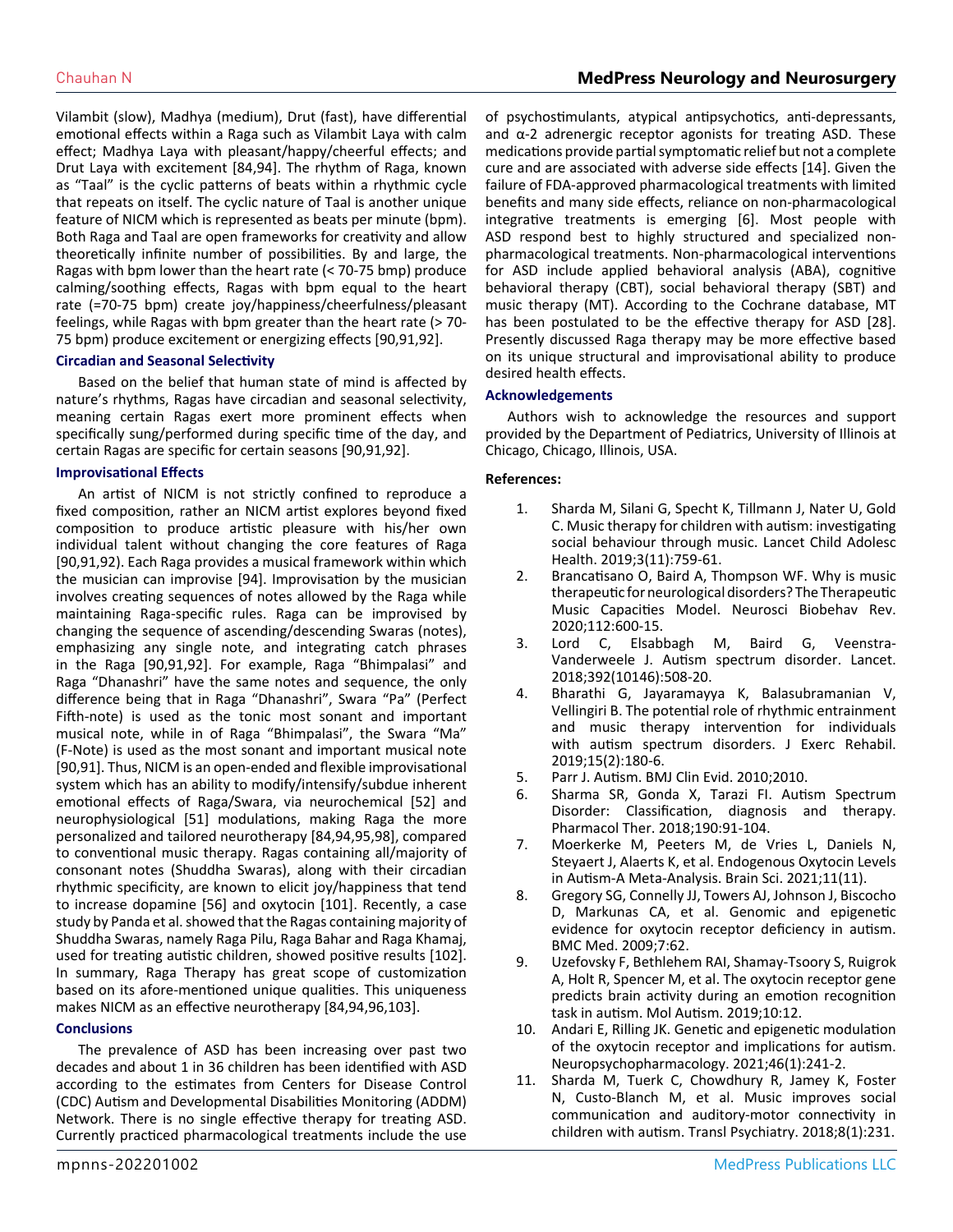- 12. [Wolfe FH, Auzias G, Deruelle C, Chaminade T. Focal](https://pubmed.ncbi.nlm.nih.gov/26445284/)  [atrophy of the hypothalamus associated with third](https://pubmed.ncbi.nlm.nih.gov/26445284/)  [ventricle enlargement in autism spectrum disorder.](https://pubmed.ncbi.nlm.nih.gov/26445284/)  [Neuroreport. 2015;26\(17\):1017-22.](https://pubmed.ncbi.nlm.nih.gov/26445284/)
- 13. [Jiang X, Ma X, Geng Y, Zhao Z, Zhou F, Zhao W, et al.](https://pubmed.ncbi.nlm.nih.gov/33359350/)  [Intrinsic, dynamic and effective connectivity among](https://pubmed.ncbi.nlm.nih.gov/33359350/)  [large-scale brain networks modulated by oxytocin.](https://pubmed.ncbi.nlm.nih.gov/33359350/)  [Neuroimage. 2021;227:117668.](https://pubmed.ncbi.nlm.nih.gov/33359350/)
- 14. [Nomi JS, Molnar-Szakacs I, Uddin LQ. Insular function in](https://pubmed.ncbi.nlm.nih.gov/30381235/)  [autism: Update and future directions in neuroimaging](https://pubmed.ncbi.nlm.nih.gov/30381235/)  [and interventions. Prog Neuropsychopharmacol Biol](https://pubmed.ncbi.nlm.nih.gov/30381235/)  [Psychiatry. 2019;89:412-26.](https://pubmed.ncbi.nlm.nih.gov/30381235/)
- 15. [Kirby AV, Williams KL, Watson LR, Sideris J, Bulluck J,](https://pubmed.ncbi.nlm.nih.gov/30915965/) [Baranek GT. Sensory Features and Family Functioning](https://pubmed.ncbi.nlm.nih.gov/30915965/)  [in Families of Children With Autism and Developmental](https://pubmed.ncbi.nlm.nih.gov/30915965/)  [Disabilities: Longitudinal Associations. Am J Occup](https://pubmed.ncbi.nlm.nih.gov/30915965/)  [Ther. 2019;73\(2\):7302205040p1-p14.](https://pubmed.ncbi.nlm.nih.gov/30915965/)
- 16. [Pietto ML, Gatti M, Raimondo F, Lipina SJ, Kamienkowski](https://pubmed.ncbi.nlm.nih.gov/30475814/) [JE. Electrophysiological approaches in the study of](https://pubmed.ncbi.nlm.nih.gov/30475814/)  [cognitive development outside the lab. PLoS One.](https://pubmed.ncbi.nlm.nih.gov/30475814/)  [2018;13\(11\):e0206983.](https://pubmed.ncbi.nlm.nih.gov/30475814/)
- 17. [Yum YN, Lau WK, Poon K, Ho FC. Music therapy as](https://pubmed.ncbi.nlm.nih.gov/33276744/) [social skill intervention for children with comorbid ASD](https://pubmed.ncbi.nlm.nih.gov/33276744/)  [and ID: study protocol for a randomized controlled](https://pubmed.ncbi.nlm.nih.gov/33276744/)  [trial. BMC Pediatr. 2020;20\(1\):545.](https://pubmed.ncbi.nlm.nih.gov/33276744/)
- 18. [Schoen SA, Lane SJ, Mailloux Z, May-Benson T, Parham](https://pubmed.ncbi.nlm.nih.gov/30548827/) [LD, Smith Roley S, et al. A systematic review of ayres](https://pubmed.ncbi.nlm.nih.gov/30548827/) [sensory integration intervention for children with](https://pubmed.ncbi.nlm.nih.gov/30548827/) [autism. Autism Res. 2019;12\(1\):6-19.](https://pubmed.ncbi.nlm.nih.gov/30548827/)
- 19. [Uddin LQ, Menon V. The anterior insula in autism:](https://pubmed.ncbi.nlm.nih.gov/19538989/) [under-connected and under-examined. Neurosci](https://pubmed.ncbi.nlm.nih.gov/19538989/)  [Biobehav Rev. 2009;33\(8\):1198-203.](https://pubmed.ncbi.nlm.nih.gov/19538989/)
- 20. [Uddin LQ. Salience processing and insular cortical](https://pubmed.ncbi.nlm.nih.gov/25406711/)  [function and dysfunction. Nat Rev Neurosci.](https://pubmed.ncbi.nlm.nih.gov/25406711/)  [2015;16\(1\):55-61.](https://pubmed.ncbi.nlm.nih.gov/25406711/)
- 21. [Chen Q, Chen X, He X, Wang L, Wang K, Qiu B. Aberrant](https://pubmed.ncbi.nlm.nih.gov/27233217/) [structural and functional connectivity in the salience](https://pubmed.ncbi.nlm.nih.gov/27233217/)  [network and central executive network circuit in](https://pubmed.ncbi.nlm.nih.gov/27233217/)  [schizophrenia. Neurosci Lett. 2016;627:178-84.](https://pubmed.ncbi.nlm.nih.gov/27233217/)
- 22. [Li R, Zhang S, Yin S, Ren W, He R, Li J. The fronto](https://pubmed.ncbi.nlm.nih.gov/29974584/)[insular cortex causally mediates the default-mode and](https://pubmed.ncbi.nlm.nih.gov/29974584/)  [central-executive networks to contribute to individual](https://pubmed.ncbi.nlm.nih.gov/29974584/)  [cognitive performance in healthy elderly. Hum Brain](https://pubmed.ncbi.nlm.nih.gov/29974584/) [Mapp. 2018;39\(11\):4302-11.](https://pubmed.ncbi.nlm.nih.gov/29974584/)
- 23. [Kim SM, Park SY, Kim YI, Son YD, Chung US, Min KJ,](https://pubmed.ncbi.nlm.nih.gov/26770059/) [et al. Affective network and default mode network](https://pubmed.ncbi.nlm.nih.gov/26770059/) [in depressive adolescents with disruptive behaviors.](https://pubmed.ncbi.nlm.nih.gov/26770059/)  [Neuropsychiatr Dis Treat. 2016;12:49-56.](https://pubmed.ncbi.nlm.nih.gov/26770059/)
- 24. [Dickstein DP, Pescosolido MF, Reidy BL, Galvan T, Kim](https://pubmed.ncbi.nlm.nih.gov/23452684/) [KL, Seymour KE, et al. Developmental meta-analysis of](https://pubmed.ncbi.nlm.nih.gov/23452684/)  [the functional neural correlates of autism spectrum](https://pubmed.ncbi.nlm.nih.gov/23452684/) [disorders. J Am Acad Child Adolesc Psychiatry.](https://pubmed.ncbi.nlm.nih.gov/23452684/) [2013;52\(3\):279-89 e16.](https://pubmed.ncbi.nlm.nih.gov/23452684/)
- 25. [Xu J, Wang H, Zhang L, Xu Z, Li T, Zhou Z, et al. Both](https://www.ncbi.nlm.nih.gov/labs/pmc/articles/PMC5904282/)  [Hypo-Connectivity and Hyper-Connectivity of the](https://www.ncbi.nlm.nih.gov/labs/pmc/articles/PMC5904282/) [Insular Subregions Associated With Severity in Children](https://www.ncbi.nlm.nih.gov/labs/pmc/articles/PMC5904282/)  [With Autism Spectrum Disorders. Front Neurosci.](https://www.ncbi.nlm.nih.gov/labs/pmc/articles/PMC5904282/)  [2018;12:234.](https://www.ncbi.nlm.nih.gov/labs/pmc/articles/PMC5904282/)
- 26. [Neufeld J, Hsu CT, Chakrabarti B. Atypical Reward-](https://www.frontiersin.org/articles/10.3389/fpsyt.2019.00327/full)[Driven Modulation of Mimicry-Related Neural Activity](https://www.frontiersin.org/articles/10.3389/fpsyt.2019.00327/full) [in Autism. Front Psychiatry. 2019;10:327.](https://www.frontiersin.org/articles/10.3389/fpsyt.2019.00327/full)
- 27. [Nomi JS, Uddin LQ. Developmental changes in large](https://pubmed.ncbi.nlm.nih.gov/25844325/)[scale network connectivity in autism. Neuroimage Clin.](https://pubmed.ncbi.nlm.nih.gov/25844325/)  [2015;7:732-41.](https://pubmed.ncbi.nlm.nih.gov/25844325/)
- 28. [Geretsegger M, Elefant C, Mossler KA, Gold C. Music](https://pubmed.ncbi.nlm.nih.gov/24936966/)  [therapy for people with autism spectrum disorder.](https://pubmed.ncbi.nlm.nih.gov/24936966/)  [Cochrane Database Syst Rev. 2014\(6\):CD004381.](https://pubmed.ncbi.nlm.nih.gov/24936966/)
- 29. [Murdaugh DL, Maximo JO, Kana RK. Changes in intrinsic](https://pubmed.ncbi.nlm.nih.gov/26058572/)  [connectivity of the brain's reading network following](https://pubmed.ncbi.nlm.nih.gov/26058572/)  [intervention in children with autism. Hum Brain Mapp.](https://pubmed.ncbi.nlm.nih.gov/26058572/)  [2015;36\(8\):2965-79.](https://pubmed.ncbi.nlm.nih.gov/26058572/)
- 30. [Crasta JE, Gavin WJ, Davies PL. Expanding our](https://pubmed.ncbi.nlm.nih.gov/33310588/)  [understanding of sensory gating in children with](https://pubmed.ncbi.nlm.nih.gov/33310588/)  [autism spectrum disorders. Clin Neurophysiol.](https://pubmed.ncbi.nlm.nih.gov/33310588/)  [2021;132\(1\):180-90.](https://pubmed.ncbi.nlm.nih.gov/33310588/)
- 31. [Marotta R, Risoleo MC, Messina G, Parisi L, Carotenuto](https://pubmed.ncbi.nlm.nih.gov/32182969/)  [M, Vetri L, et al. The Neurochemistry of Autism. Brain](https://pubmed.ncbi.nlm.nih.gov/32182969/)  [Sci. 2020;10\(3\).](https://pubmed.ncbi.nlm.nih.gov/32182969/)
- 32. [Pellissier LP, Gandia J, Laboute T, Becker JAJ, Le Merrer](https://pubmed.ncbi.nlm.nih.gov/28369738/) [J. mu opioid receptor, social behaviour and autism](https://pubmed.ncbi.nlm.nih.gov/28369738/)  [spectrum disorder: reward matters. Br J Pharmacol.](https://pubmed.ncbi.nlm.nih.gov/28369738/)  [2018;175\(14\):2750-69.](https://pubmed.ncbi.nlm.nih.gov/28369738/)
- 33. [De Luca F. Endocrinological Abnormalities in Autism.](https://pubmed.ncbi.nlm.nih.gov/32892953/)  [Semin Pediatr Neurol. 2020;35:100582.](https://pubmed.ncbi.nlm.nih.gov/32892953/)
- 34. [Abdulamir HA, Abdul-Rasheed OF, Abdulghani EA.](https://pubmed.ncbi.nlm.nih.gov/29738009/)  [Serotonin and serotonin transporter levels in autistic](https://pubmed.ncbi.nlm.nih.gov/29738009/)  [children. Saudi Med J. 2018;39\(5\):487-94.](https://pubmed.ncbi.nlm.nih.gov/29738009/)
- 35. [Dolen G. Autism: Oxytocin, serotonin, and social](https://pubmed.ncbi.nlm.nih.gov/26317636/)  [reward. Soc Neurosci. 2015;10\(5\):450-65.](https://pubmed.ncbi.nlm.nih.gov/26317636/)
- 36. [Muller CL, Anacker AMJ, Veenstra-VanderWeele J.](https://pubmed.ncbi.nlm.nih.gov/26577932/) [The serotonin system in autism spectrum disorder:](https://pubmed.ncbi.nlm.nih.gov/26577932/) [From biomarker to animal models. Neuroscience.](https://pubmed.ncbi.nlm.nih.gov/26577932/) [2016;321:24-41.](https://pubmed.ncbi.nlm.nih.gov/26577932/)
- 37. [Paval D. A Dopamine Hypothesis of Autism Spectrum](https://pubmed.ncbi.nlm.nih.gov/28750400/)  [Disorder. Dev Neurosci. 2017;39\(5\):355-60.](https://pubmed.ncbi.nlm.nih.gov/28750400/)
- 38. [Atzil S, Touroutoglou A, Rudy T, Salcedo S, Feldman R,](https://pubmed.ncbi.nlm.nih.gov/28193868/) [Hooker JM, et al. Dopamine in the medial amygdala](https://pubmed.ncbi.nlm.nih.gov/28193868/) [network mediates human bonding. Proc Natl Acad Sci](https://pubmed.ncbi.nlm.nih.gov/28193868/)  [U S A. 2017;114\(9\):2361-6.](https://pubmed.ncbi.nlm.nih.gov/28193868/)
- 39. [Paval D, Miclutia IV. The Dopamine Hypothesis of](https://pubmed.ncbi.nlm.nih.gov/34010842/)  [Autism Spectrum Disorder Revisited: Current Status](https://pubmed.ncbi.nlm.nih.gov/34010842/)  [and Future Prospects. Dev Neurosci. 2021;43\(2\):73-83.](https://pubmed.ncbi.nlm.nih.gov/34010842/)
- 40. [DiCarlo GE, Aguilar JI, Matthies HJ, Harrison FE,](https://pubmed.ncbi.nlm.nih.gov/31094705/) [Bundschuh KE, West A, et al. Autism-linked dopamine](https://pubmed.ncbi.nlm.nih.gov/31094705/)  [transporter mutation alters striatal dopamine](https://pubmed.ncbi.nlm.nih.gov/31094705/)  [neurotransmission and dopamine-dependent](https://pubmed.ncbi.nlm.nih.gov/31094705/)  [behaviors. J Clin Invest. 2019;129\(8\):3407-19.](https://pubmed.ncbi.nlm.nih.gov/31094705/)
- 41. [Areal LB, Blakely RD. Neurobehavioral changes arising](https://pubmed.ncbi.nlm.nih.gov/32325191/)  [from early life dopamine signaling perturbations.](https://pubmed.ncbi.nlm.nih.gov/32325191/)  [Neurochem Int. 2020;137:104747.](https://pubmed.ncbi.nlm.nih.gov/32325191/)
- 42. [Baskerville TA, Douglas AJ. Dopamine and oxytocin](https://pubmed.ncbi.nlm.nih.gov/20557568/)  [interactions underlying behaviors: potential](https://pubmed.ncbi.nlm.nih.gov/20557568/)  [contributions to behavioral disorders. CNS Neurosci](https://pubmed.ncbi.nlm.nih.gov/20557568/) [Ther. 2010;16\(3\):e92-123.](https://pubmed.ncbi.nlm.nih.gov/20557568/)
- 43. [Kriete T, Noelle DC. Dopamine and the development](https://pubmed.ncbi.nlm.nih.gov/25811610/)  [of executive dysfunction in autism spectrum disorders.](https://pubmed.ncbi.nlm.nih.gov/25811610/)  [PLoS One. 2015;10\(3\):e0121605.](https://pubmed.ncbi.nlm.nih.gov/25811610/)
- 44. [Yamasue H, Domes G. Oxytocin and Autism Spectrum](https://pubmed.ncbi.nlm.nih.gov/28766270/) [Disorders. Curr Top Behav Neurosci. 2018;35:449-65.](https://pubmed.ncbi.nlm.nih.gov/28766270/)
- 45. [Cataldo I, Azhari A, Esposito G. A Review of Oxytocin](https://www.ncbi.nlm.nih.gov/labs/pmc/articles/PMC5816822/)  [and Arginine-Vasopressin Receptors and Their](https://www.ncbi.nlm.nih.gov/labs/pmc/articles/PMC5816822/)  [Modulation of Autism Spectrum Disorder. Front Mol](https://www.ncbi.nlm.nih.gov/labs/pmc/articles/PMC5816822/)  [Neurosci. 2018;11:27.](https://www.ncbi.nlm.nih.gov/labs/pmc/articles/PMC5816822/)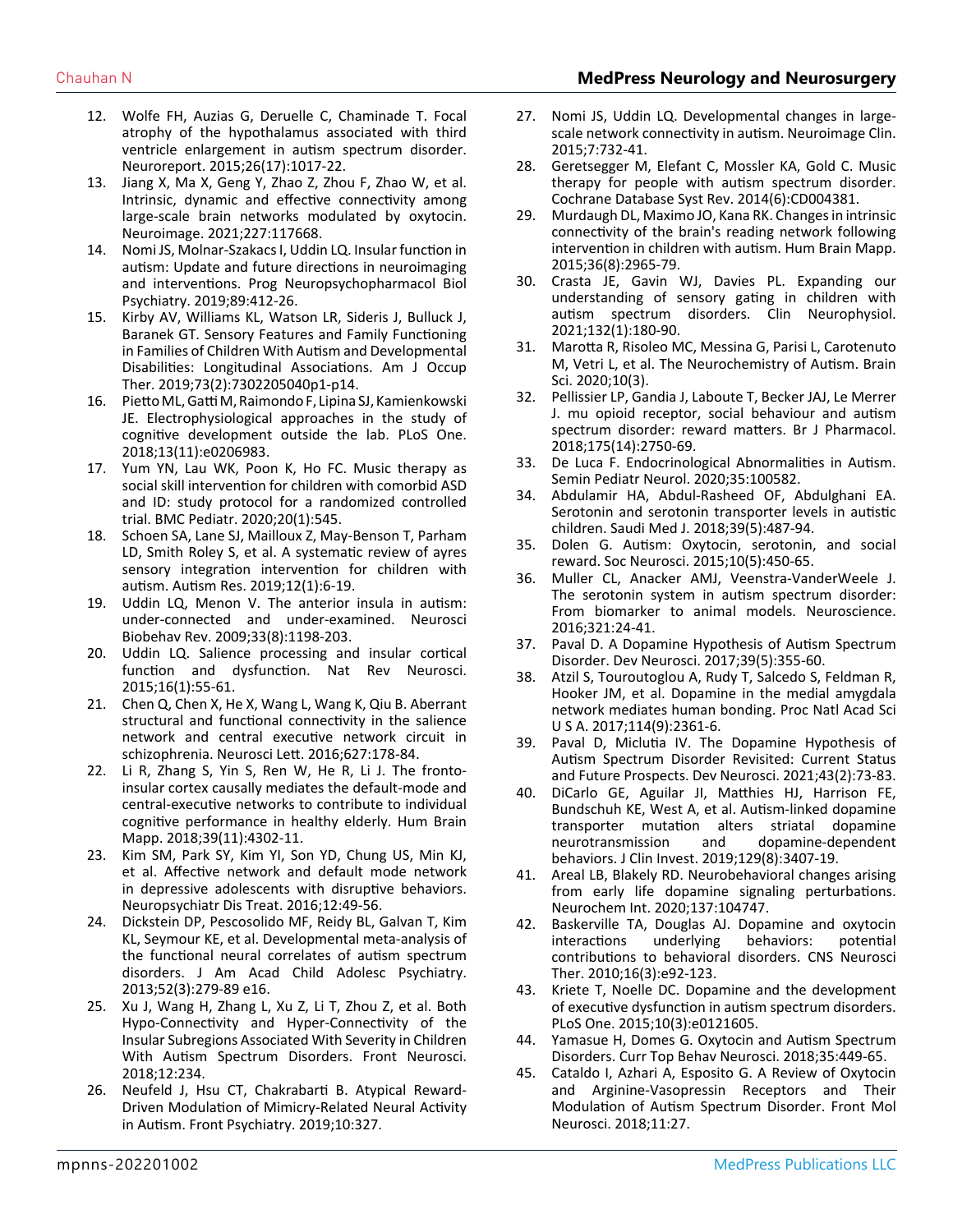- 46. [Vanya M, Szucs S, Vetro A, Bartfai G. The potential role](https://pubmed.ncbi.nlm.nih.gov/27974283/) [of oxytocin and perinatal factors in the pathogenesis](https://pubmed.ncbi.nlm.nih.gov/27974283/)  [of autism spectrum disorders - review of the literature.](https://pubmed.ncbi.nlm.nih.gov/27974283/) [Psychiatry Res. 2017;247:288-90.](https://pubmed.ncbi.nlm.nih.gov/27974283/)
- 47. [Ooi YP, Weng SJ, Kossowsky J, Gerger H, Sung M.](https://pubmed.ncbi.nlm.nih.gov/27574858/)  [Oxytocin and Autism Spectrum Disorders: A Systematic](https://pubmed.ncbi.nlm.nih.gov/27574858/) [Review and Meta-Analysis of Randomized Controlled](https://pubmed.ncbi.nlm.nih.gov/27574858/)  [Trials. Pharmacopsychiatry. 2017;50\(1\):5-13.](https://pubmed.ncbi.nlm.nih.gov/27574858/)
- 48. [Yoon S, Kim YK. The Role of the Oxytocin System in](https://pubmed.ncbi.nlm.nih.gov/32002925/)  [Anxiety Disorders. Adv Exp Med Biol. 2020;1191:103-](https://pubmed.ncbi.nlm.nih.gov/32002925/) [20.](https://pubmed.ncbi.nlm.nih.gov/32002925/)
- 49. [Brodmann K, Gruber O, Goya-Maldonado R. Intranasal](https://pubmed.ncbi.nlm.nih.gov/28762756/)  [Oxytocin Selectively Modulates Large-Scale Brain](https://pubmed.ncbi.nlm.nih.gov/28762756/)  [Networks in Humans. Brain Connect. 2017;7\(7\):454-](https://pubmed.ncbi.nlm.nih.gov/28762756/) [63.](https://pubmed.ncbi.nlm.nih.gov/28762756/)
- 50. [Di Simplicio M, Harmer CJ. Oxytocin and emotion](https://pubmed.ncbi.nlm.nih.gov/27071915/)  [processing. J Psychopharmacol. 2016;30\(11\):1156-9.](https://pubmed.ncbi.nlm.nih.gov/27071915/)
- 51. [Ebstein RP, Knafo A, Mankuta D, Chew SH, Lai PS.](https://pubmed.ncbi.nlm.nih.gov/22245314/)  [The contributions of oxytocin and vasopressin](https://pubmed.ncbi.nlm.nih.gov/22245314/)  [pathway genes to human behavior. Horm Behav.](https://pubmed.ncbi.nlm.nih.gov/22245314/) [2012;61\(3\):359-79.](https://pubmed.ncbi.nlm.nih.gov/22245314/)
- 52. [Chanda ML, Levitin DJ. The neurochemistry of music.](https://pubmed.ncbi.nlm.nih.gov/23541122/)  [Trends Cogn Sci. 2013;17\(4\):179-93.](https://pubmed.ncbi.nlm.nih.gov/23541122/)
- 53. [Koelsch S. Brain correlates of music-evoked emotions.](https://pubmed.ncbi.nlm.nih.gov/24552785/)  [Nat Rev Neurosci. 2014;15\(3\):170-80.](https://pubmed.ncbi.nlm.nih.gov/24552785/)
- 54. [Leonardi S, Cacciola A, De Luca R, Aragona B,](https://pubmed.ncbi.nlm.nih.gov/28689476/) [Andronaco V, Milardi D, et al. The role of music therapy](https://pubmed.ncbi.nlm.nih.gov/28689476/) [in rehabilitation: improving aphasia and beyond. Int J](https://pubmed.ncbi.nlm.nih.gov/28689476/) [Neurosci. 2018;128\(1\):90-9.](https://pubmed.ncbi.nlm.nih.gov/28689476/)
- 55. [Singh NC, Balasubramanian H. The Brain on Music.](https://link.springer.com/article/10.1007/s12045-018-0619-x)  [Resonance. 2018;23\(3\):299-308.](https://link.springer.com/article/10.1007/s12045-018-0619-x)
- 56. [Vuilleumier P, Trost W. Music and emotions: from](https://pubmed.ncbi.nlm.nih.gov/25773637/) [enchantment to entrainment. Ann N Y Acad Sci.](https://pubmed.ncbi.nlm.nih.gov/25773637/)  [2015;1337:212-22.](https://pubmed.ncbi.nlm.nih.gov/25773637/)
- 57. [Liu Q, Li W, Yin Y, Zhao Z, Yang Y, Zhao Y, et al. The effect](https://pubmed.ncbi.nlm.nih.gov/34816318/) [of music therapy on language recovery in patients with](https://pubmed.ncbi.nlm.nih.gov/34816318/)  [aphasia after stroke: a systematic review and meta](https://pubmed.ncbi.nlm.nih.gov/34816318/)[analysis. Neurol Sci. 2022;43\(2\):863-72.](https://pubmed.ncbi.nlm.nih.gov/34816318/)
- 58. [Machado Sotomayor MJ, Arufe-Giraldez V, Ruiz-Rico](https://www.ncbi.nlm.nih.gov/labs/pmc/articles/PMC8582661/)  [G, Navarro-Paton R. Music Therapy and Parkinson's](https://www.ncbi.nlm.nih.gov/labs/pmc/articles/PMC8582661/) [Disease: A Systematic Review from 2015-2020. Int J](https://www.ncbi.nlm.nih.gov/labs/pmc/articles/PMC8582661/) [Environ Res Public Health. 2021;18\(21\).](https://www.ncbi.nlm.nih.gov/labs/pmc/articles/PMC8582661/)
- 59. [Jafari Z, Kolb BE, Mohajerani MH. Neural oscillations](https://pubmed.ncbi.nlm.nih.gov/32615147/)  [and brain stimulation in Alzheimer's disease. Prog](https://pubmed.ncbi.nlm.nih.gov/32615147/) [Neurobiol. 2020;194:101878.](https://pubmed.ncbi.nlm.nih.gov/32615147/)
- 60. [Yang H, Luo Y, Hu Q, Tian X, Wen H. Benefits in](https://pubmed.ncbi.nlm.nih.gov/34057081/)  [Alzheimer's Disease of Sensory and Multisensory](https://pubmed.ncbi.nlm.nih.gov/34057081/)  [Stimulation. J Alzheimers Dis. 2021;82\(2\):463-84.](https://pubmed.ncbi.nlm.nih.gov/34057081/)
- 61. [Amano T, Hooley C, Strong J, Inoue M. Strategies for](https://pubmed.ncbi.nlm.nih.gov/34647348/)  [implementing music-based interventions for people](https://pubmed.ncbi.nlm.nih.gov/34647348/)  [with dementia in long-term care facilities: A systematic](https://pubmed.ncbi.nlm.nih.gov/34647348/) [review. Int J Geriatr Psychiatry. 2022;37\(1\).](https://pubmed.ncbi.nlm.nih.gov/34647348/)
- 62. [Rafiee M, Istasy M, Valiante TA. Music in epilepsy:](https://pubmed.ncbi.nlm.nih.gov/34256336/)  [Predicting the effects of the unpredictable. Epilepsy](https://pubmed.ncbi.nlm.nih.gov/34256336/)  [Behav. 2021;122:108164.](https://pubmed.ncbi.nlm.nih.gov/34256336/)
- 63. Currey J, Sheng D, Neph Speciale A, Cinquini C, Cuza J, Waite BL. Performing Arts Medicine. Phys Med Rehabil Clin N Am. 2020;31(4):609-32.
- 64. [Quintin EM. Music-Evoked Reward and Emotion:](https://www.ncbi.nlm.nih.gov/labs/pmc/articles/PMC6759939/)  [Relative Strengths and Response to Intervention of](https://www.ncbi.nlm.nih.gov/labs/pmc/articles/PMC6759939/)  [People With ASD. Front Neural Circuits. 2019;13:49.](https://www.ncbi.nlm.nih.gov/labs/pmc/articles/PMC6759939/)
- 65. [Madsen J, Margulis EH, Simchy-Gross R, Parra LC.](https://www.nature.com/articles/s41598-019-40254-w)  [Music synchronizes brainwaves across listeners with](https://www.nature.com/articles/s41598-019-40254-w)  [strong effects of repetition, familiarity and training. Sci](https://www.nature.com/articles/s41598-019-40254-w)  [Rep. 2019;9\(1\):3576.](https://www.nature.com/articles/s41598-019-40254-w)
- 66. [Stegemann T, Geretsegger M, Phan Quoc E, Riedl H,](https://www.ncbi.nlm.nih.gov/labs/pmc/articles/PMC6473587/) [Smetana M. Music Therapy and Other Music-Based](https://www.ncbi.nlm.nih.gov/labs/pmc/articles/PMC6473587/)  [Interventions in Pediatric Health Care: An Overview.](https://www.ncbi.nlm.nih.gov/labs/pmc/articles/PMC6473587/) [Medicines \(Basel\). 2019;6\(1\).](https://www.ncbi.nlm.nih.gov/labs/pmc/articles/PMC6473587/)
- 67. [Peretz I. Brain specialization for music. Neuroscientist.](https://pubmed.ncbi.nlm.nih.gov/12194505/)  [2002;8\(4\):372-80.](https://pubmed.ncbi.nlm.nih.gov/12194505/)
- 68. [Sharda M, Midha R, Malik S, Mukerji S, Singh NC.](https://pubmed.ncbi.nlm.nih.gov/25377165/) [Fronto-temporal connectivity is preserved during](https://pubmed.ncbi.nlm.nih.gov/25377165/)  [sung but not spoken word listening, across the autism](https://pubmed.ncbi.nlm.nih.gov/25377165/)  [spectrum. Autism Res. 2015;8\(2\):174-86.](https://pubmed.ncbi.nlm.nih.gov/25377165/)
- 69. [Nozaradan S. Exploring how musical rhythm](https://www.ncbi.nlm.nih.gov/labs/pmc/articles/PMC4240960/) [entrains brain activity with electroencephalogram](https://www.ncbi.nlm.nih.gov/labs/pmc/articles/PMC4240960/) [frequency-tagging. Philos Trans R Soc Lond B Biol Sci.](https://www.ncbi.nlm.nih.gov/labs/pmc/articles/PMC4240960/)  [2014;369\(1658\):20130393.](https://www.ncbi.nlm.nih.gov/labs/pmc/articles/PMC4240960/)
- 70. [Grape C, Sandgren M, Hansson LO, Ericson M, Theorell](https://pubmed.ncbi.nlm.nih.gov/12814197/)  [T. Does singing promote well-being?: An empirical](https://pubmed.ncbi.nlm.nih.gov/12814197/)  [study of professional and amateur singers during a](https://pubmed.ncbi.nlm.nih.gov/12814197/) [singing lesson. Integr Physiol Behav Sci. 2003;38\(1\):65-](https://pubmed.ncbi.nlm.nih.gov/12814197/) [74.](https://pubmed.ncbi.nlm.nih.gov/12814197/)
- 71. [Nilsson U. Soothing music can increase oxytocin levels](https://pubmed.ncbi.nlm.nih.gov/19583647/) [during bed rest after open-heart surgery: a randomised](https://pubmed.ncbi.nlm.nih.gov/19583647/)  [control trial. J Clin Nurs. 2009;18\(15\):2153-61.](https://pubmed.ncbi.nlm.nih.gov/19583647/)
- 72. [Ooishi Y, Mukai H, Watanabe K, Kawato S, Kashino](https://pubmed.ncbi.nlm.nih.gov/29211795/)  [M. Increase in salivary oxytocin and decrease in](https://pubmed.ncbi.nlm.nih.gov/29211795/)  [salivary cortisol after listening to relaxing slow](https://pubmed.ncbi.nlm.nih.gov/29211795/)[tempo and exciting fast-tempo music. PLoS One.](https://pubmed.ncbi.nlm.nih.gov/29211795/)  [2017;12\(12\):e0189075.](https://pubmed.ncbi.nlm.nih.gov/29211795/)
- 73. [Usui C, Kirino E, Tanaka S, Inami R, Nishioka K, Hatta](https://pubmed.ncbi.nlm.nih.gov/32330259/)  [K, et al. Music Intervention Reduces Persistent](https://pubmed.ncbi.nlm.nih.gov/32330259/) [Fibromyalgia Pain and Alters Functional Connectivity](https://pubmed.ncbi.nlm.nih.gov/32330259/) [Between the Insula and Default Mode Network. Pain](https://pubmed.ncbi.nlm.nih.gov/32330259/)  [Med. 2020;21\(8\):1546-52.](https://pubmed.ncbi.nlm.nih.gov/32330259/)
- 74. [Caria A, Venuti P, de Falco S. Functional and](https://pubmed.ncbi.nlm.nih.gov/21527791/)  [dysfunctional brain circuits underlying emotional](https://pubmed.ncbi.nlm.nih.gov/21527791/)  [processing of music in autism spectrum disorders.](https://pubmed.ncbi.nlm.nih.gov/21527791/)  [Cereb Cortex. 2011;21\(12\):2838-49.](https://pubmed.ncbi.nlm.nih.gov/21527791/)
- 75. [Craig AD. How do you feel--now? The anterior](https://pubmed.ncbi.nlm.nih.gov/19096369/) [insula and human awareness. Nat Rev Neurosci.](https://pubmed.ncbi.nlm.nih.gov/19096369/)  [2009;10\(1\):59-70.](https://pubmed.ncbi.nlm.nih.gov/19096369/)
- 76. [Guastella AJ, Einfeld SL, Gray KM, Rinehart NJ, Tonge](https://pubmed.ncbi.nlm.nih.gov/19897177/)  [BJ, Lambert TJ, et al. Intranasal oxytocin improves](https://pubmed.ncbi.nlm.nih.gov/19897177/)  [emotion recognition for youth with autism spectrum](https://pubmed.ncbi.nlm.nih.gov/19897177/) [disorders. Biol Psychiatry. 2010;67\(7\):692-4.](https://pubmed.ncbi.nlm.nih.gov/19897177/)
- 77. [Aoki Y, Yahata N, Watanabe T, Takano Y, Kawakubo Y,](https://pubmed.ncbi.nlm.nih.gov/25149412/) [Kuwabara H, et al. Oxytocin improves behavioural and](https://pubmed.ncbi.nlm.nih.gov/25149412/)  [neural deficits in inferring others' social emotions in](https://pubmed.ncbi.nlm.nih.gov/25149412/)  [autism. Brain. 2014;137\(Pt 11\):3073-86.](https://pubmed.ncbi.nlm.nih.gov/25149412/)
- 78. [Keech B, Crowe S, Hocking DR. Intranasal oxytocin,](https://pubmed.ncbi.nlm.nih.gov/29032324/)  [social cognition and neurodevelopmental disorders: A](https://pubmed.ncbi.nlm.nih.gov/29032324/) [meta-analysis. Psychoneuroendocrinology. 2018;87:9-](https://pubmed.ncbi.nlm.nih.gov/29032324/) [19.](https://pubmed.ncbi.nlm.nih.gov/29032324/)
- 79. [Andari E, Duhamel JR, Zalla T, Herbrecht E, Leboyer M,](https://pubmed.ncbi.nlm.nih.gov/20160081/) [Sirigu A. Promoting social behavior with oxytocin in](https://pubmed.ncbi.nlm.nih.gov/20160081/)  [high-functioning autism spectrum disorders. Proc Natl](https://pubmed.ncbi.nlm.nih.gov/20160081/) [Acad Sci U S A. 2010;107\(9\):4389-94.](https://pubmed.ncbi.nlm.nih.gov/20160081/)